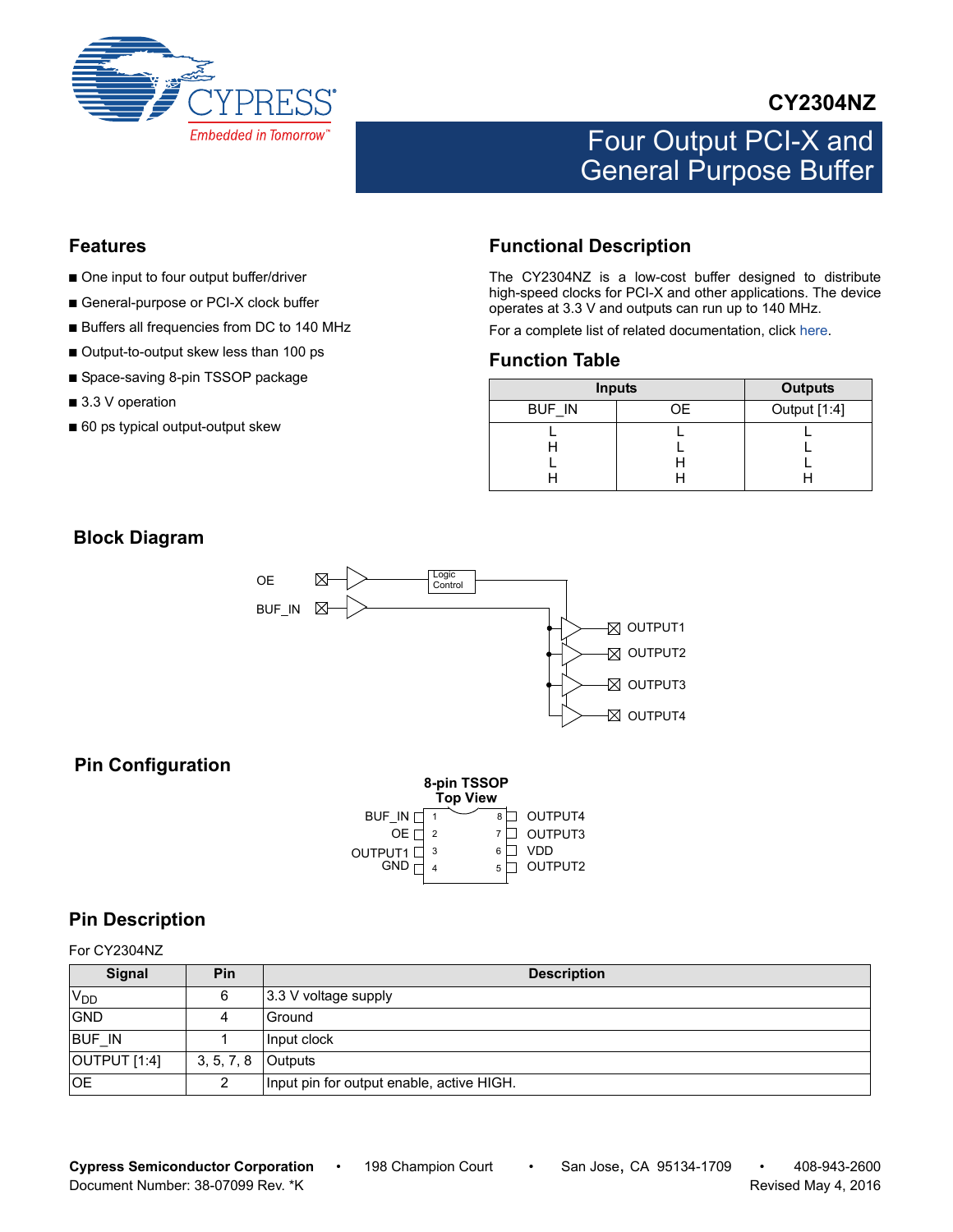

## <span id="page-1-5"></span>**Maximum Ratings**

| Supply Voltage to Ground Potential  -0.5 V to $V_{DD}$ + 0.5 V |  |
|----------------------------------------------------------------|--|
|                                                                |  |

#### <span id="page-1-4"></span>**Operating Conditions**

| <b>Parameter</b>        | <b>Description</b>                                                                                | Min  | <b>Max</b> | <b>Unit</b> |
|-------------------------|---------------------------------------------------------------------------------------------------|------|------------|-------------|
| $V_{DD}$                | Supply Voltage                                                                                    | 3.0  | 3.6        | v           |
| $T_A$                   | Operating Temperature (Ambient Temperature)                                                       | -40  | 85         | °C          |
| lc <sub>L</sub>         | Load Capacitance                                                                                  |      | 25         | pF          |
| $C_{IN}$                | Input Capacitance                                                                                 |      |            | pF          |
| BUF IN,<br>OUTPUT [1:4] | <b>Operating Frequency</b>                                                                        | DC   | 140        | <b>MHz</b>  |
| $t_{PU}$ <sup>[1]</sup> | Power-up time for all VDD's to reach minimum specified voltage (power ramps must<br>be monotonic) | 0.05 | 50         | ms          |

#### **Electrical Characteristics**

| <b>Parameter</b> | <b>Description</b>                 | <b>Test Conditions</b>        | Min  | <b>Max</b> | Unit    |
|------------------|------------------------------------|-------------------------------|------|------------|---------|
| $V_{IL}$         | Input LOW Voltage <sup>[2]</sup>   |                               |      | 0.8        | V       |
| $V_{\text{IH}}$  | Input HIGH Voltage [2]             |                               | 2.0  |            | V       |
| l <sub>IL</sub>  | Input LOW Current                  | $V_{IN} = 0 V$                | $-5$ | 5          | $\mu$ A |
| $I_{\text{IH}}$  | Input HIGH Current                 | $V_{IN} = V_{DD}$             | $-5$ | 5          | μA      |
| $V_{OL}$         | Output LOW Voltage [3]             | $II_{OL}$ = 24 mA             |      | 0.8        | V       |
|                  |                                    | $H_{OL}$ = 12 mA              |      | 0.55       | v       |
| $V_{OH}$         | Output HIGH Voltage <sup>[3]</sup> | $H_{OH} = -24 \text{ mA}$     | 2.0  |            | V       |
|                  |                                    | $I_{OH} = -12 \text{ mA}$     | 2.4  |            | $\vee$  |
| ll <sub>DD</sub> | <b>Supply Current</b>              | Unloaded outputs at 66.66 MHz |      | 25         | mA      |

#### <span id="page-1-6"></span>**Thermal Resistance**

| Parameter <sup>[4]</sup> | <b>Description</b>                           | <b>Test Conditions</b>                                                                                                      | 8-pin TSSOP | Unit          |
|--------------------------|----------------------------------------------|-----------------------------------------------------------------------------------------------------------------------------|-------------|---------------|
| $\theta_{JA}$            | lThermal resistance<br>(junction to ambient) | Test conditions follow standard<br>methods<br>test<br>and<br>measuring thermal<br>impedance.<br>procedures for<br><i>in</i> | 165         | $\degree$ C/W |
| $\theta_{\rm JC}$        | Thermal resistance<br>(junction to case)     | laccordance with EIA/JESD51.                                                                                                | 33          | $\degree$ C/W |

- <span id="page-1-2"></span>**Notes** 1. This operating condition guarantees skew and propagation delay.
- <span id="page-1-0"></span>2. BUF\_IN input has a threshold voltage of  $V_{DD}/2$ .
- <span id="page-1-1"></span>3. Parameter is guaranteed by design and characterization. It is not 100% tested in production. 4. These parameters are guaranteed by design and are not tested.
- <span id="page-1-3"></span>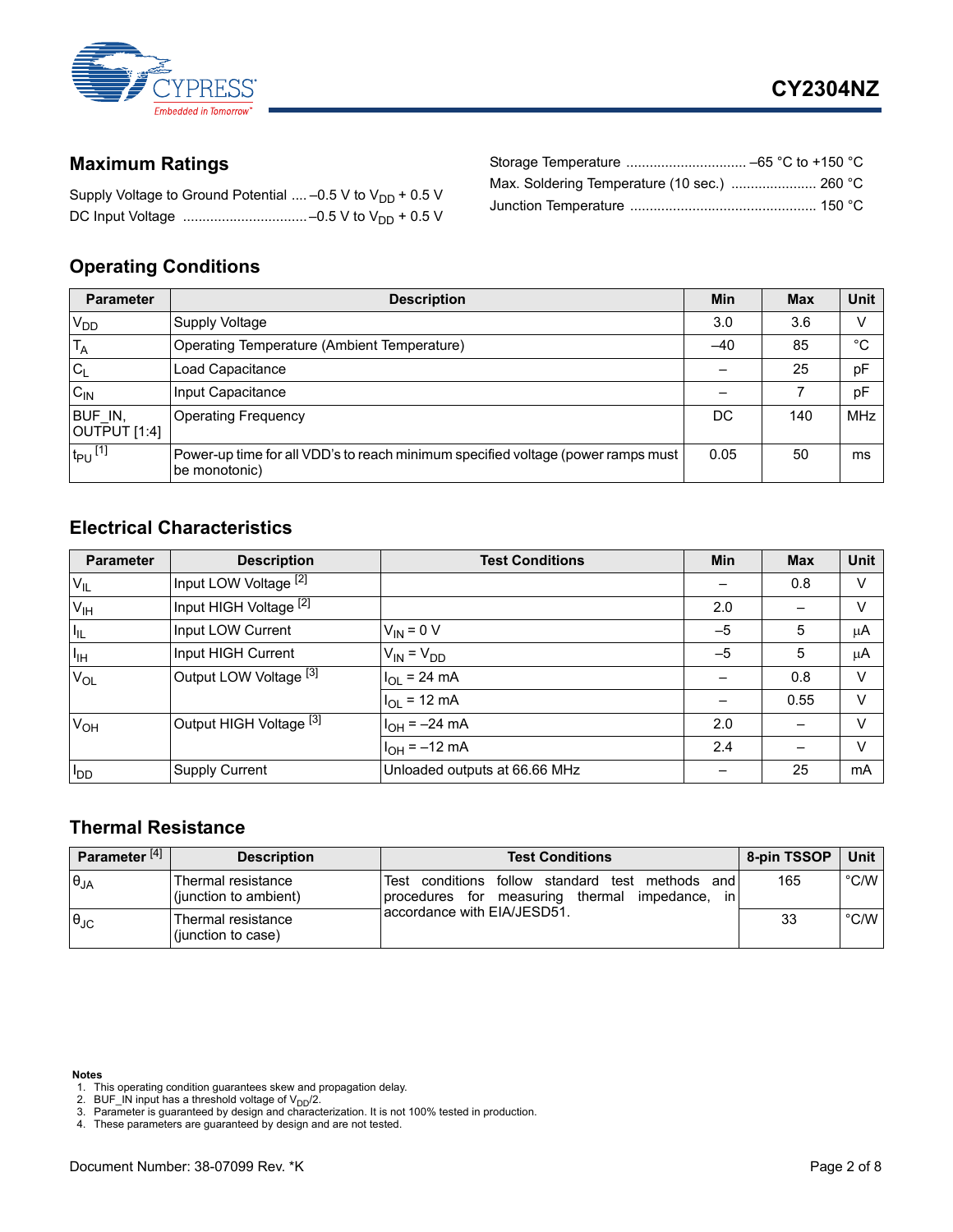

## <span id="page-2-2"></span>**Switching Characteristics**

For Commercial and Industrial Temperature Devices which are characterized over the frequency range of 1 MHz to 140 MHz.

| Parameter <sup>[5]</sup> | <b>Name</b>                                                                      | <b>Description</b>               | Min  | <b>Typ</b> | <b>Max</b> | Unit |
|--------------------------|----------------------------------------------------------------------------------|----------------------------------|------|------------|------------|------|
|                          | Duty Cycle $[6]$ = $t_2 \div t_1$                                                | Measured at 1.5 V                | 40.0 | 50.0       | 60.0       | %    |
| t <sub>3</sub>           | Rise Time <sup>[6]</sup>                                                         | Measured between 0.8 V and 2.0 V |      |            | 1.50       | ns   |
| $t_4$                    | Fall Time [6]                                                                    | Measured between 0.8 V and 2.0 V |      |            | 1.50       | ns   |
| t <sub>5</sub>           | Output to Output Skew <sup>[6]</sup>                                             | All outputs equally loaded       |      | 60         | 100        | ps   |
| $t_6$                    | Propagation Delay,<br>BUF_IN Rising Edge to OUTPUT<br>Rising Edge <sup>[6]</sup> | Measured at $V_{DD}/2$           | 2.5  | 3.5        |            | ns   |

### **Switching Waveforms**





**Figure 2. All Outputs Rise/Fall Time**



**Figure 3. Output-Output Skew**



**Figure 4. Input-Output Propagation Delay**



#### **Notes**

<span id="page-2-0"></span>

<span id="page-2-1"></span>5. All parameters specified with loaded outputs. 6. Parameter is guaranteed by design and characterization. It is not 100% tested in production.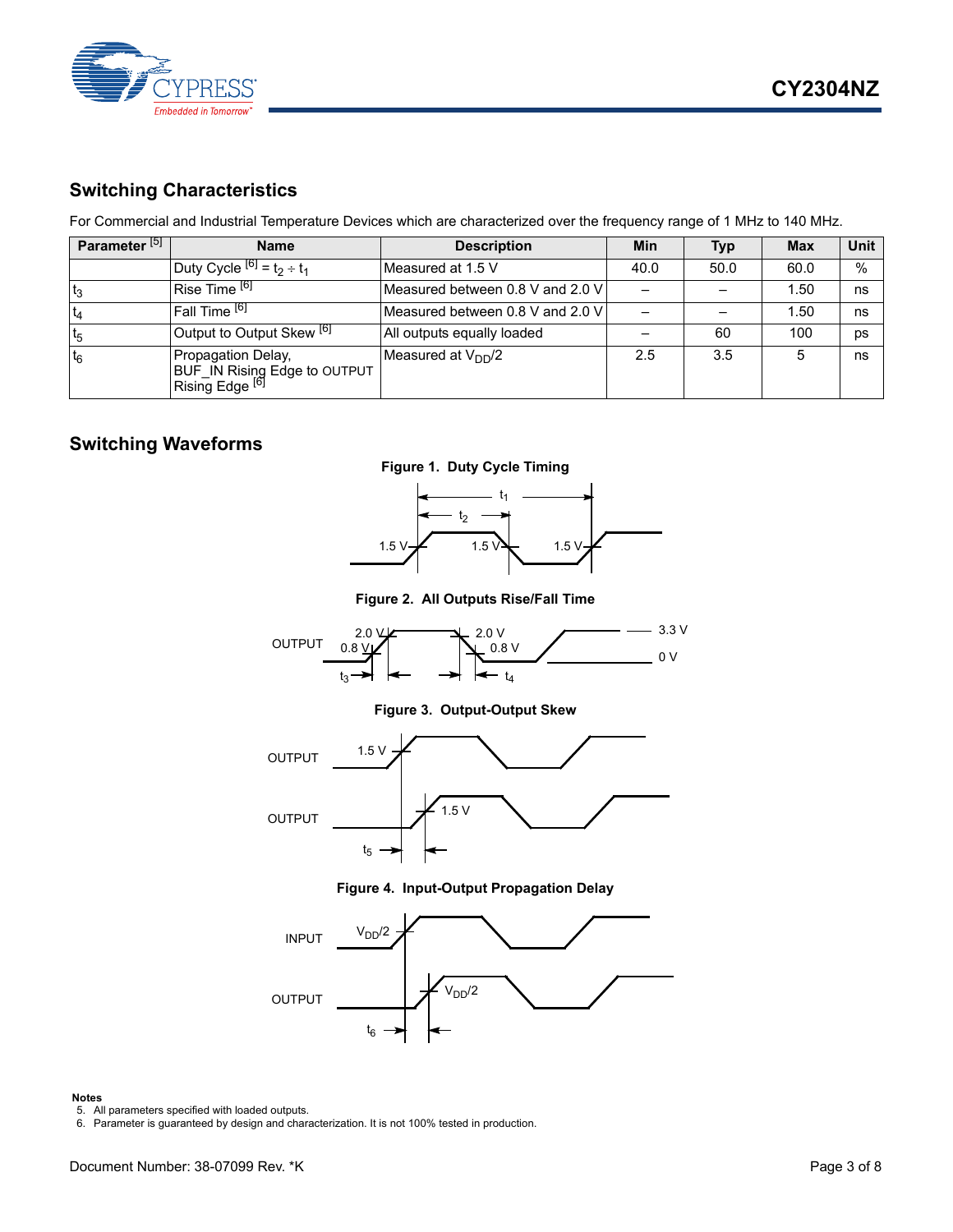

## <span id="page-3-0"></span>**Ordering Information**

| <b>Ordering Code</b> | Package Type                   | <b>Operating Range</b>      |
|----------------------|--------------------------------|-----------------------------|
| Standard             |                                |                             |
| ICY2304NZZI-1        | 8-pin TSSOP                    | Industrial, -40 °C to 85 °C |
| CY2304NZZI-1T        | $8$ -pin TSSOP - Tape and Reel | Industrial, -40 °C to 85 °C |
| <b>Pb-free</b>       |                                |                             |
| CY2304NZZXC-1        | 8-pin TSSOP                    | Commercial, 0 °C to 70 °C   |
| CY2304NZZXC-1T       | 8-pin TSSOP - Tape and Reel    | Commercial, 0 °C to 70 °C   |
| ICY2304NZZXI-1       | 8-pin TSSOP                    | Industrial, -40 °C to 85 °C |
| CY2304NZZXI-1T       | 8-pin TSSOP - Tape and Reel    | Industrial, -40 °C to 85 °C |

#### <span id="page-3-1"></span>**Ordering Code Definitions**

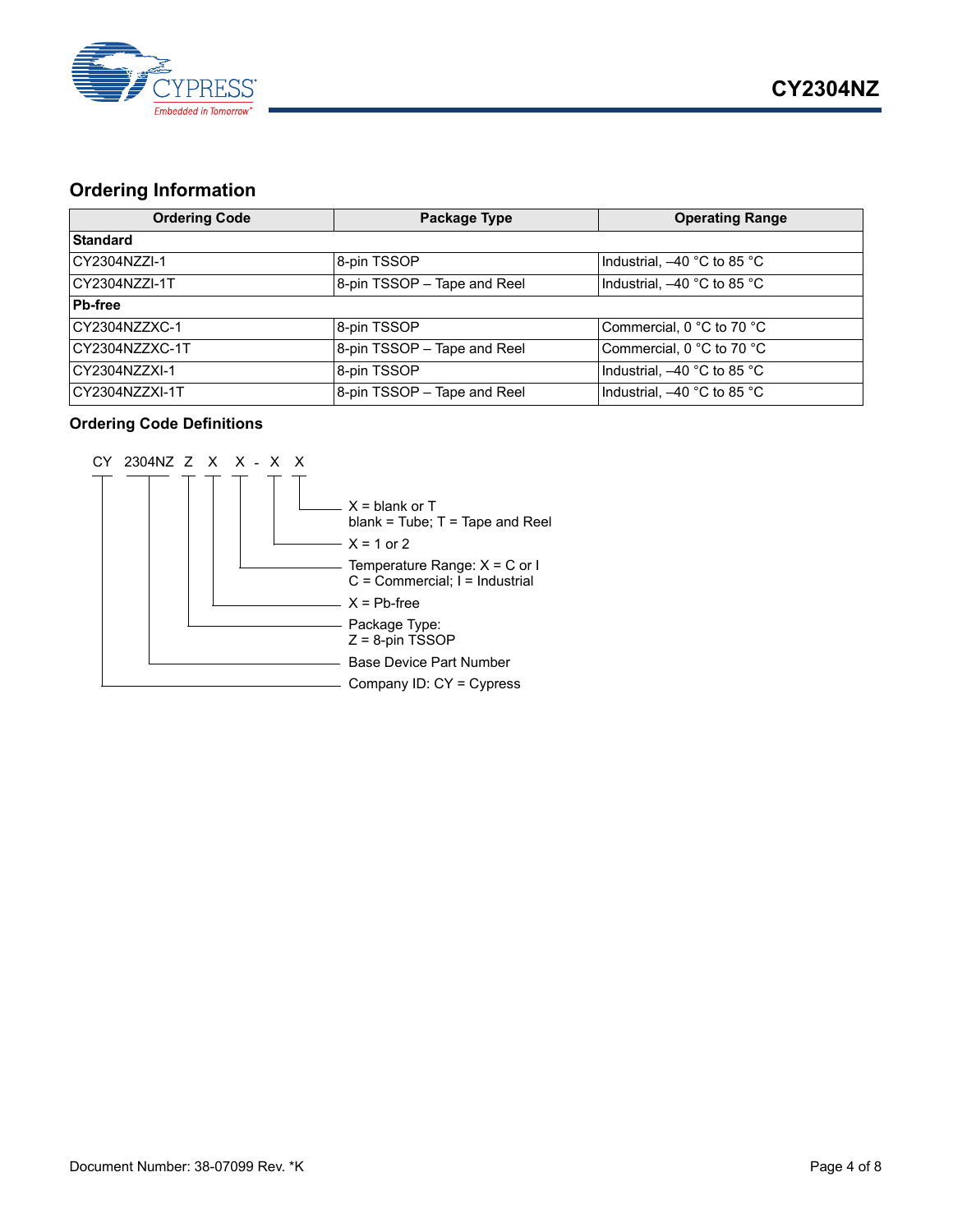



#### <span id="page-4-0"></span>**Package Diagram**

**Figure 5. 8-pin TSSOP (4.40 mm Body) Z08.173/ZZ08.173 Package Outline, 51-85093**



DIMENSIONS IN MMEINCHESJ MIN. MAX.

REFERENCE JEDEC MD-153

| PART #                  |
|-------------------------|
| Z08.173   STANDARD PKG. |
| ZZ08.173 LEAD FREE PKG. |





51-85093 \*E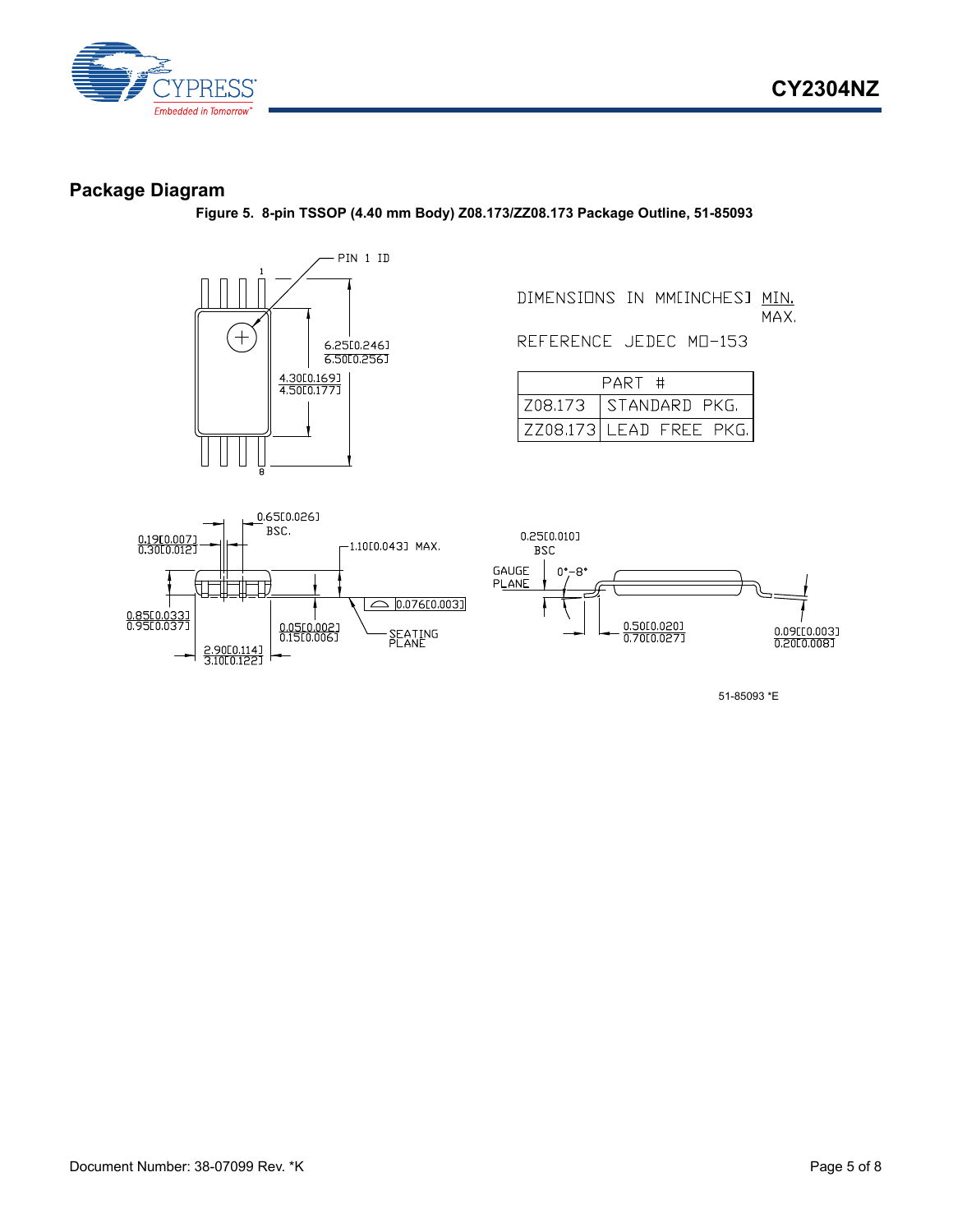

| Acronym      | <b>Description</b>                |
|--------------|-----------------------------------|
| PCI          | Peripheral Component Interconnect |
| <b>TSSOP</b> | Thin-Shrink Small Outline Package |

## <span id="page-5-0"></span>Acronyms **Document Conventions**

#### <span id="page-5-1"></span>**Units of Measure**

| <b>Symbol</b> | <b>Unit of Measure</b> |  |  |
|---------------|------------------------|--|--|
| $^{\circ}C$   | degree Celsius         |  |  |
| Hz            | hertz                  |  |  |
| MHz           | megahertz              |  |  |
| μA            | microampere            |  |  |
| mA            | milliampere            |  |  |
| ms            | millisecond            |  |  |
| mV            | millivolt              |  |  |
| ns            | nanosecond             |  |  |
| Ω             | ohm                    |  |  |
| %             | percent                |  |  |
| pF            | picofarad              |  |  |
| ps            | picosecond             |  |  |
| V             | volt                   |  |  |
| W             | watt                   |  |  |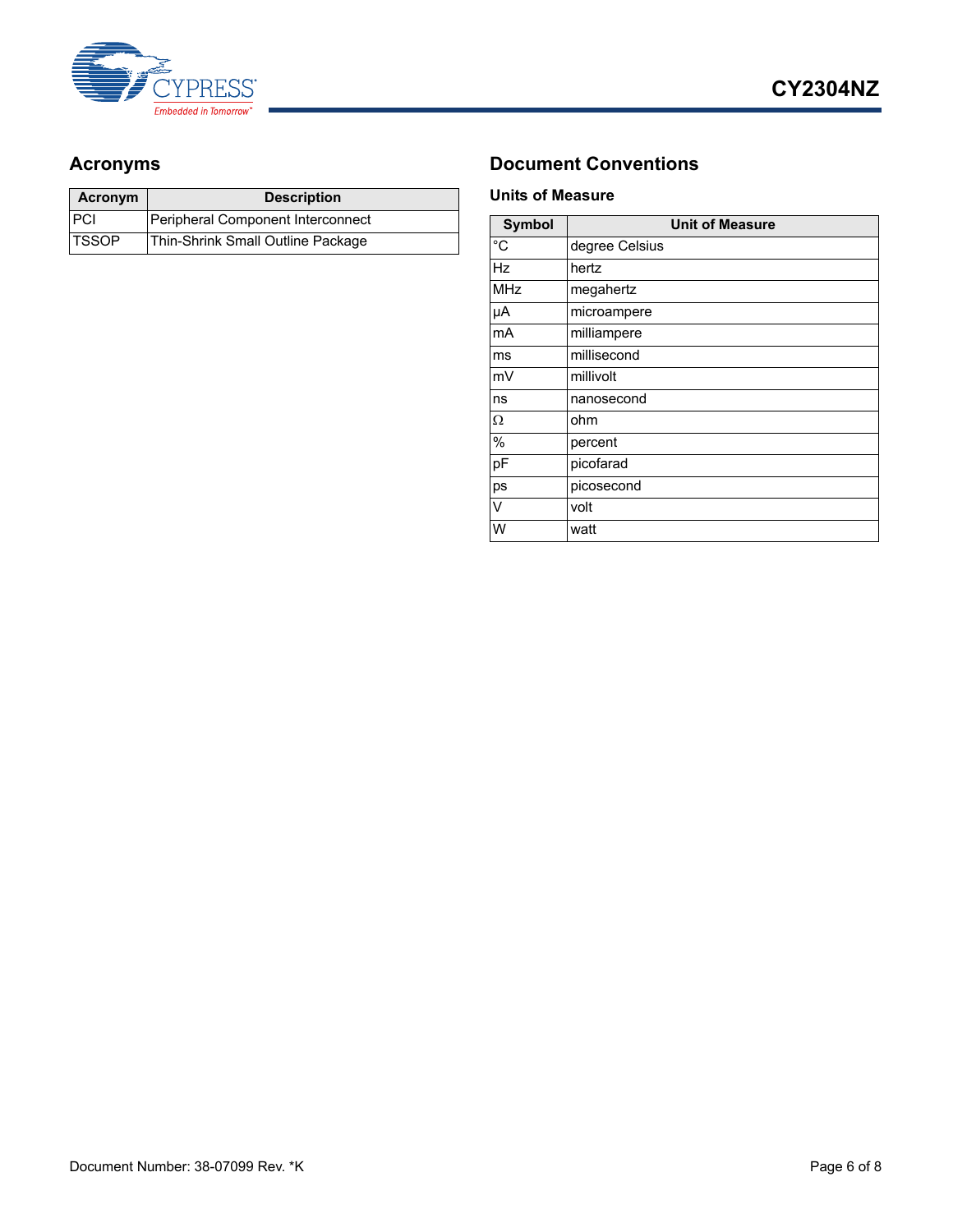

## **Document History Page**

| Document Title: CY2304NZ, Four Output PCI-X and General Purpose Buffer<br>Document Number: 38-07099 |         |                   |                    |                                                                                                                                                                                                                                                                      |  |  |
|-----------------------------------------------------------------------------------------------------|---------|-------------------|--------------------|----------------------------------------------------------------------------------------------------------------------------------------------------------------------------------------------------------------------------------------------------------------------|--|--|
| Rev.                                                                                                | ECN No. | <b>Issue Date</b> | Orig. of<br>Change | <b>Description of Change</b>                                                                                                                                                                                                                                         |  |  |
| $***$                                                                                               | 111420  | 02/12/02          | <b>IKA</b>         | New data sheet.                                                                                                                                                                                                                                                      |  |  |
| $\star$ A                                                                                           | 118610  | 09/25/02          | <b>HWT</b>         | <b>Updated Ordering Information:</b><br>Added Industrial Temperature Range in the Ordering Information.                                                                                                                                                              |  |  |
| $*_{\mathsf{B}}$                                                                                    | 121820  | 12/14/02          | <b>RBI</b>         | <b>Updated Operating Conditions:</b><br>Added $t_{PI}$ parameter and its details.                                                                                                                                                                                    |  |  |
| $^\star\mathrm{C}$                                                                                  | 291098  | See ECN           | <b>RGL</b>         | <b>Updated Switching Characteristics:</b><br>Specified typical value for "Output to Output Skew" parameter.<br><b>Updated Ordering Information:</b><br>Added Lead-free Devices.                                                                                      |  |  |
| *D                                                                                                  | 2904623 | 04/05/10          | <b>CXQ</b>         | Updated Ordering Information (Removed inactive parts).<br><b>Updated Package Diagram.</b>                                                                                                                                                                            |  |  |
| *E                                                                                                  | 3163624 | 02/05/2011        | <b>CXQ</b>         | Updated Maximum Ratings (Removed reference to "Except REF" and "REF"<br>for DC Input Voltage spec).<br><b>Added Ordering Code Definitions.</b><br><b>Updated Package Diagram.</b><br>Added Acronyms and Units of Measure.<br>Updated to new template.                |  |  |
| $\overline{\ }$ F                                                                                   | 3931498 | 04/08/2013        | <b>PURU</b>        | <b>Updated Maximum Ratings:</b><br>Removed "Static Discharge Voltage" and its related information.<br><b>Updated Package Diagram:</b><br>spec 51-85093 - Changed revision from *C to *D.                                                                             |  |  |
| *G                                                                                                  | 4103402 | 08/23/2013        | <b>MNSB</b>        | <b>Updated Operating Conditions:</b><br>Added Note 1 and referred the same note in $t_{PU}$ parameter.<br>Updated to new template.                                                                                                                                   |  |  |
| $*H$                                                                                                | 4312848 | 03/18/2014        | <b>CINM</b>        | No technical updates.<br><b>Completing Sunset Review.</b>                                                                                                                                                                                                            |  |  |
| $\ddot{\phantom{0}}$                                                                                | 4578443 | 11/25/2014        | AJU                | <b>Updated Functional Description:</b><br>Added "For a complete list of related documentation, click here." at the end.<br><b>Updated Package Diagram:</b><br>spec 51-85093 - Changed revision from *D to *E.                                                        |  |  |
| *J                                                                                                  | 4756553 | 05/06/2015        | <b>TAVA</b>        | <b>Updated Switching Characteristics:</b><br>Replaced "For Commercial and Industrial Temperature Devices" with "For<br>Commercial and Industrial Temperature Devices which are characterized over<br>the frequency range of 1 MHz to 140 MHz." for characterization. |  |  |
| $*_{\mathsf{K}}$                                                                                    | 5258800 | 05/04/2016        | <b>PSR</b>         | <b>Added Thermal Resistance.</b><br>Updated to new template.                                                                                                                                                                                                         |  |  |